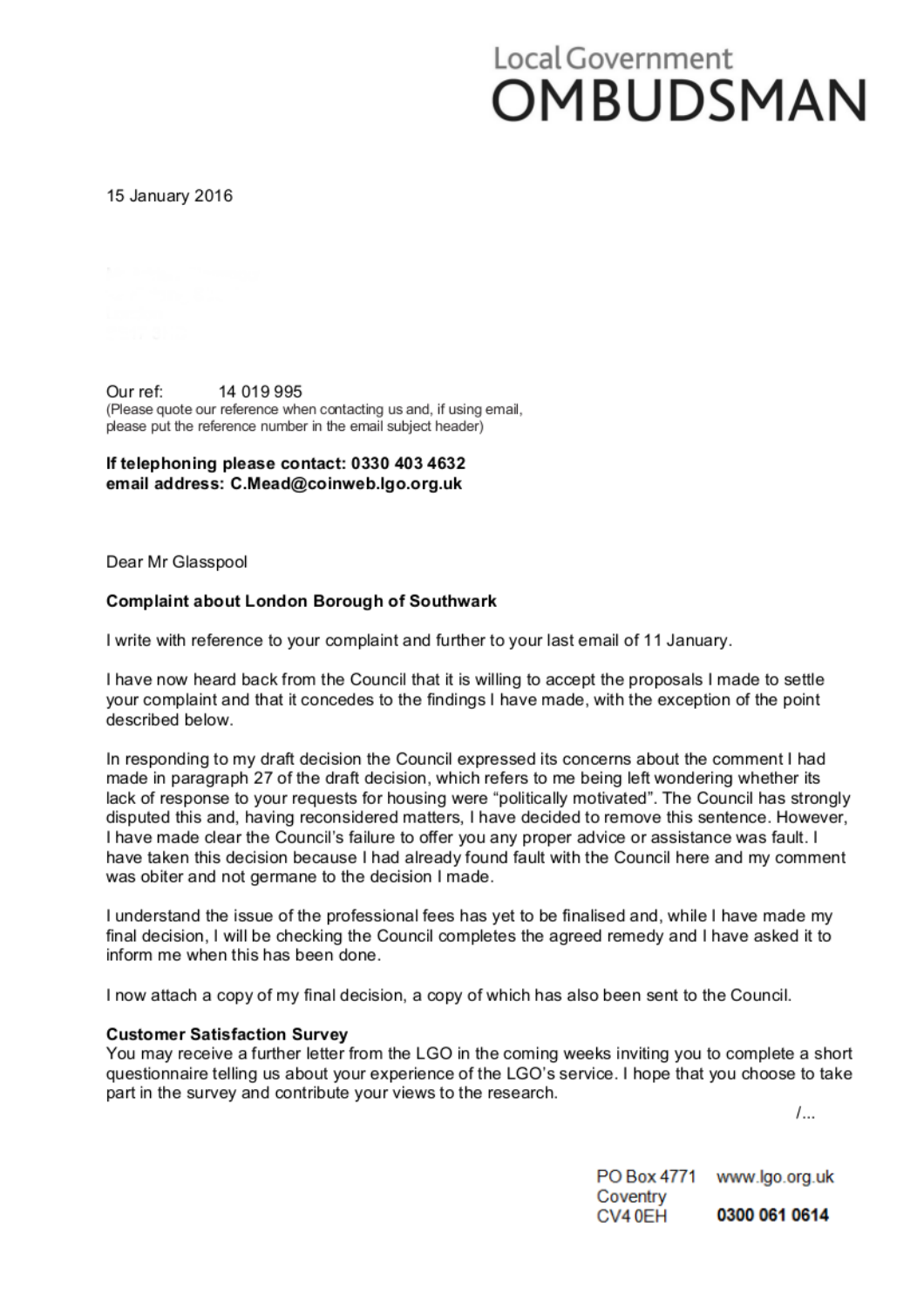**Complaint reference:** 14 019 995

**Complaint against:** London Borough of Southwark



## **The Ombudsman's final decision**

Summary: Mr A complains about the Council's delay in making an advance compensation payment to him under the Land Compensation Act which resulted in bailiff costs of nearly £7000 being deducted from his payment. There has been fault by the Council which has caused Mr A injustice. The Council has agreed to settle the complaint by refunding the bailiff costs, with interest, and paying a time and trouble payment to Mr A of £250.

## **The complaint**

1. Mr A complains the Council failed in its statutory duty to make an advance compensation payment to him under the Land Compensation Act on the date it took possession of his former home. It instructed bailiffs to evict him and then deducted bailiff costs of nearly £7,000 from his compensation payment.

## **The Ombudsman's role and powers**

2. The Ombudsman investigates complaints about 'maladministration' and 'service failure'. In this statement, I have used the word fault to refer to these. She must also consider whether any fault has had an adverse impact on the person making the complaint. I refer to this as 'injustice'. If there has been fault which has caused an injustice, she may suggest a remedy. *(Local Government Act 1974, sections 26(1) and 26A(1))*

## **How I considered this complaint**

3. In considering the complaint I reviewed the information provided by both Mr A and the Council. Both Mr A and the Council were given the opportunity to comment on my draft decision.

## **What I found**

#### **Land Compensation Act 1973**

- *4.* Section 52 of the Land Compensation Act 1973 says that where an acquiring authority has taken possession of any land the authority shall, if requested by a person entitled to the compensation, make an advance payment on account of the compensation payable.
- *5.* Section 52(4) says *"Any advance payment ..... shall be made not later than three months after the date on which a request for the payment is made….. or, if those three moths end before the date on which the acquiring authority take possession*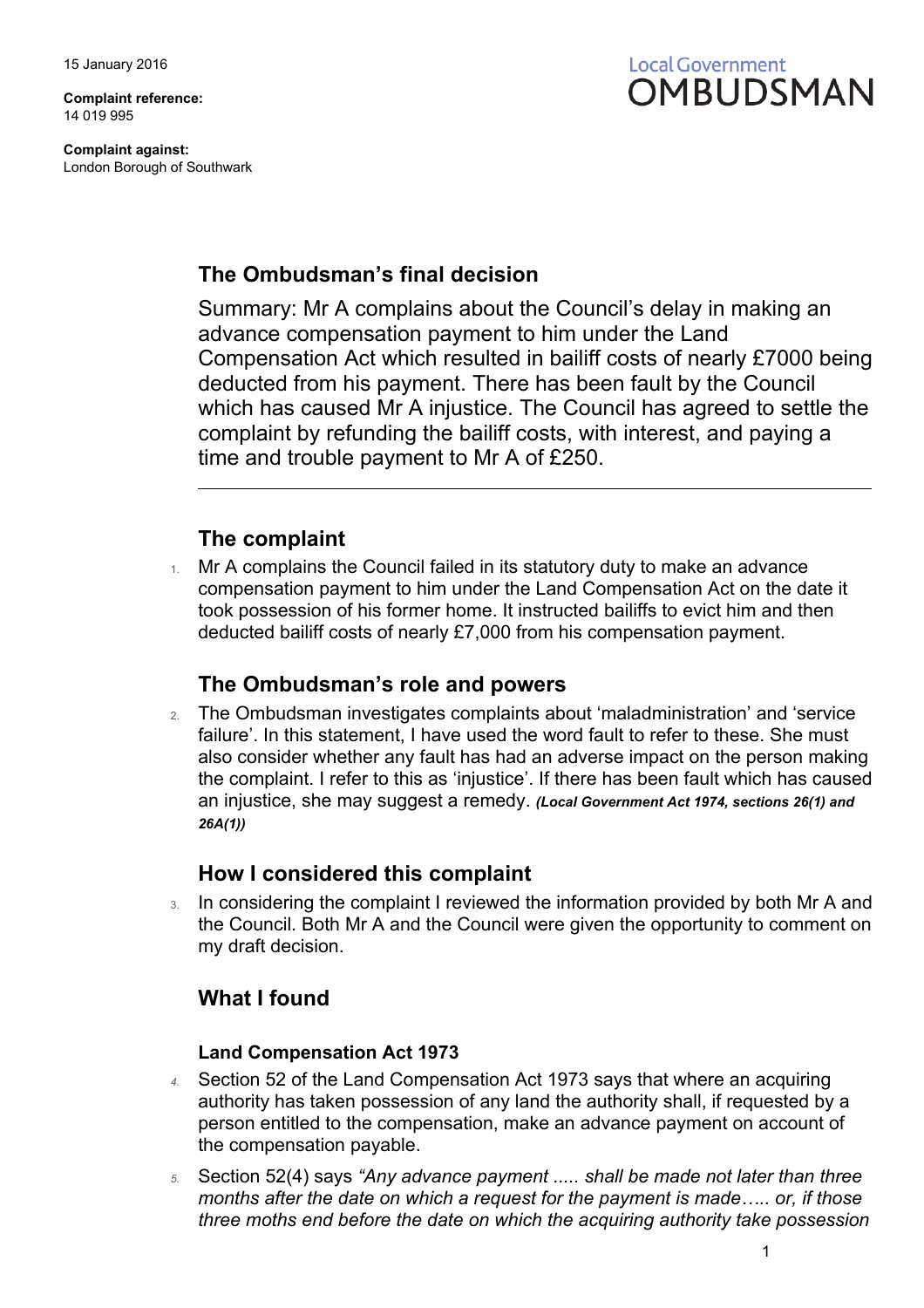*of the land to which the compensation relates, on the date on which they take possession as aforesaid."*

- 6. On 23 July 2013 the Council confirmed to Mr A that the compulsory purchase order (CPO) of his flat, and the others on his estate, had been confirmed by the Secretary of State.
- 7. On 26 July Mr A wrote to the Council's Legal Services to formally request an advance payment. He stated he did not have the funds to secure alternative accommodation and would not be able to give vacant possession until the payment was received. Alternatively, he asked to be temporarily rehoused by the Council in accordance with its rehousing policy for leaseholders. The Council says it has no record of this contact and the officer dealing with him does not recall it. Mr A has provided a copy of a receipt from the Council dated 26 July 2013 which he says he was given when he hand delivered his letter to Council offices.
- 8. On 25 September the Council sent a letter and formal notice which advised a General Vesting Declaration had been made and that the Council would require possession of the property within 28 days.
- 9. On 3 October the Council wrote to Mr A to confirm vacant possession would be required by 4 November and that the Council planned to instruct bailiffs if vacant possession was not given. On 10 October Mr A wrote to the Council to repeat his request for an advance payment and for a delay to the target date for possession.
- 10. On 14 October the Council wrote to confirm it would not delay the date and enclosed a form for him to make a claim for the advance payment. Mr A was referred to the Council's website if he was still looking for accommodation.
- 11. On 22 October Mr A contacted the housing options team as he had been directed but was told the Council could not offer any accommodation while he was awaiting the compensation payment and suggested he stay with friends or family. He then emailed the Council's Chief Executive to request an advance payment again and a delay in the vesting date.
- 12. On 23 October his solicitors submitted a claim for over £300,000. Two days later they wrote to the Council and asked for the eviction to be postponed until an advance payment had been made or an offer of rehousing made to him. The Council responded by email to confirm vacant possession could not be delayed and the advance payment could not be paid until vacant possession was obtained.
- 13. On 28 October the Council decided Mr A's claim for compensation was "unreasonable and excessive" and that an offer of compensation could not be made until the Council had been able to assess the condition of the property.
- 14. On 4 November the property was vested in the Council and its Principal Surveyor, Officer Q, inspected the property with Mr A's surveyor in attendance. Officer Q told Mr A he was in breach of the General Vesting Declaration by still being present in the property and asked him to leave. Mr A refused because the Council had still not made the advance payment.
- 15. On 6 November bailiffs, instructed by the Council, arrived and took possession of the property. Mr A presented himself as homeless to the Council later that day, and the following day, and on both occasions he was told he was ineligible for rehousing assistance because he was about to receive a significant amount of compensation.

 $\overline{a}$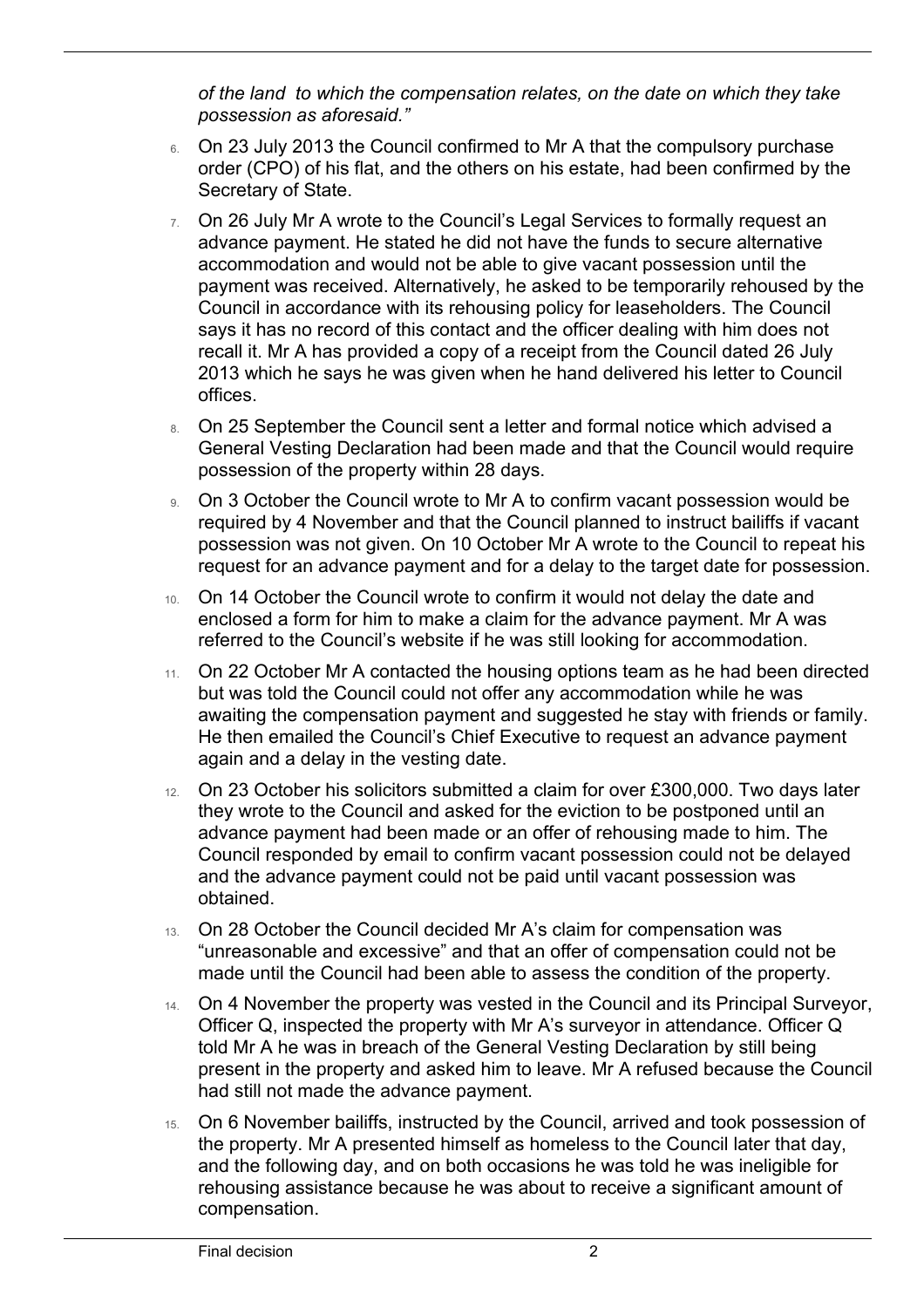- 16. On 7 November the Council transferred the payment of over £200,000 to Mr A's solicitors' bank account and they received the monies the following day on 8 November.
- 17. In March 2014 Mr A made a Freedom of Information request for information the Council held about the eviction. The Council responded a year later to advise that due to technical difficulties the information could not be retrieved.
- 18. On 24 November Mr A raised a complaint about the Council's handling of the eviction and its delay in making the advance payment. The Council issued its final response to the complaint in March 2015. In its response the Council said while it appreciated Mr A might have required an advance payment to secure accommodation, and had he approached the Council with this specific request a payment would have been made to facilitate this, it had no record of his doing so. It also said had he approached the Housing Options service it would have helped with the deposit to enable him to secure private rented accommodation.
- 19. The Council apologised for the unjustifiable year's delay in responding to the Freedom of Information request. However, it declined to refund the bailiff costs which it said had been properly deducted from his compensation payment

#### **Analysis**

 $\overline{a}$ 

- 20. Mr A has stated that under section 52 of the Land Compensation Act the Council was legally obliged to make the advance payment, at the latest, on the date it took possession of his property and I agree.
- 21. Mr A first made his request for the payment on 26 July 2013 and this is the key date for the purposes of section 52(4) of the Act. The Council says it does not have a record of this letter, and did not know to whom it was addressed, but in responding to Mr A's complaint under its own complaints procedure an acknowledgement was made that Mr A made a request for payment in July and the Council had been given a copy of the letter which was addressed to a named officer in the Council's Legal Services.
- 22. The Council has disputed that an acknowledgement of Mr A's July request for payment had been made and that what it had acknowledged was his assertion that he had made such a request. However, in its response to Mr A's complaint in December 2014 his July 2013 request is listed as part of the chronology of communication and it is stated that "there is general consensus over the relevant dates". I also note that it is only since the Ombudsman's involvement that the Council has raised doubts about whether it had received the letter.
- 23. In support of its position that the letter had not been sent, the Council has given details of an email to the Council from Mr A, sent the same day as the letter, in which no mention is made of his claim for an advance payment. It also noted that in the October 2013 communication from Mr A and his representatives no mention of the earlier claim is made. However, having considered the evidence and the comments of both parties, and information from the surveyor who acted for Mr A, I am satisfied on the balance of probability that the July 2013 letter was sent and received by the Council.
- 24. So, as Mr A made his request for payment on 26 July and, as the three months referred to in section 52(4) had ended on 25 October, the payment was due to be paid "not later" than the date on which the Council took possession ie 6 November. There is no dispute the Council took possession on 6 November and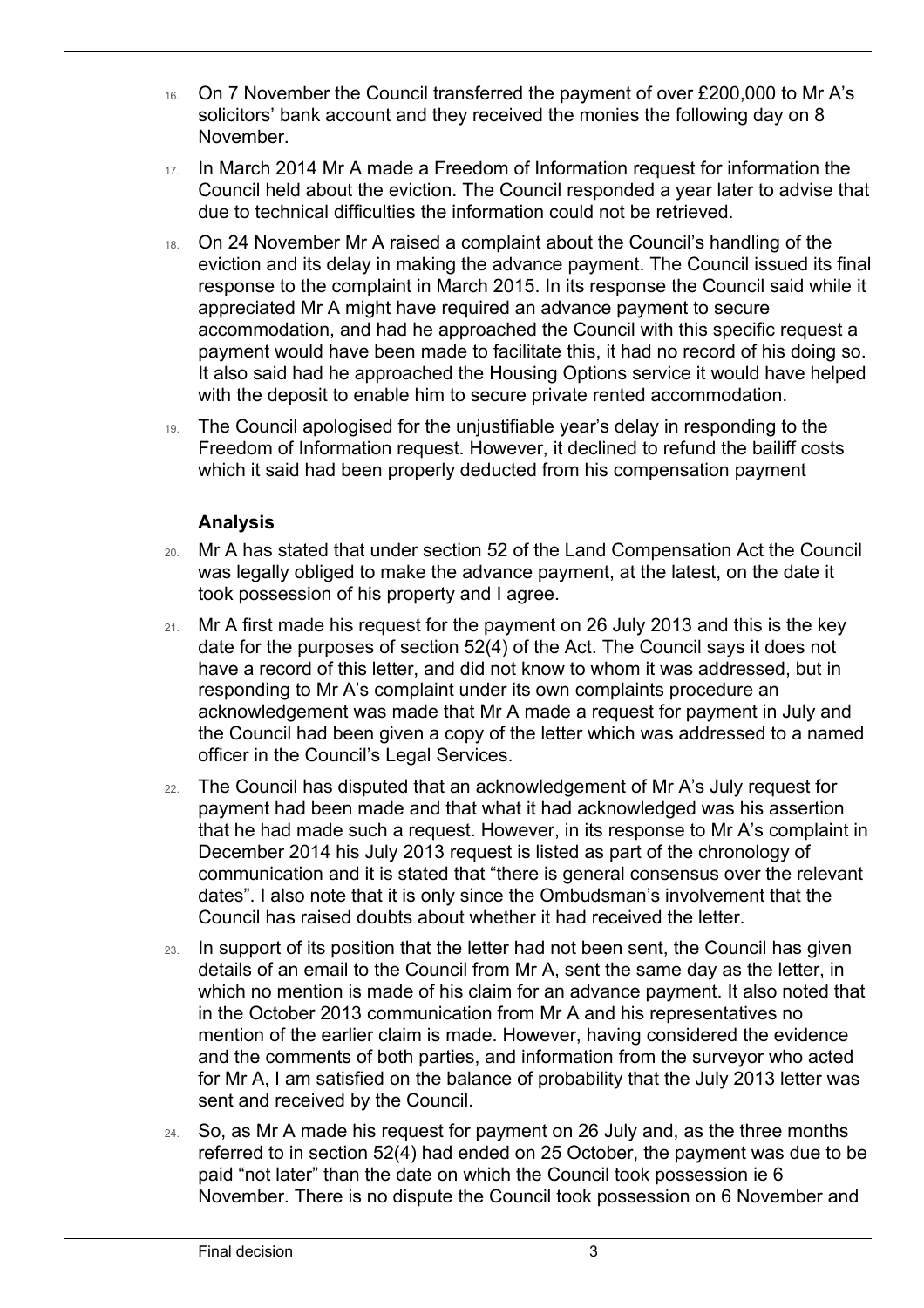while there is some dispute about the date the money was sent and received the payment was not made on 6 November and so was late.

- 25. The Council has said that late afternoon on 6 November it emailed Mr A's solicitors and within this email was a request for the solicitors to confirm they were authorised by Mr A to take payment on his behalf. Given the timing of the email, the fact that the Council already held the solicitors' bank details and it has acknowledged it does not know when it received a reply from the solicitors to the email, my view that the payment was late remains unchanged whether it was received by Mr A's solicitors on either the 7 or 8 November.
- *26.* By paying later than the day on which it took possession, the Council did not follow the law. Moreover, it has said payment could only have been made once possession had been taken but this is not what the legislation says. It is open to acquiring authorities to make a payment earlier than the possession date and given government guidance on compulsory purchase where local authorities are urged to *"adopt a reasonable approach towards making such payments... in order to help ... relocation"* earlier payments are clearly envisaged and do take place.
- 27. As well as failing to pay the advance payment on the date it became due, the Council also failed to provide any substantive housing advice or assistance to Mr A despite his clear requests for it on a number of occasions. All the Council really told him was that he could not be helped because he would be receiving a significant compensation payment. The Council has said Mr A did not make a specific request for help but he did so in his letters to the Council and by presenting himself in person at Council offices to ask for help. His requests do not appear to have been treated seriously. Mr A's requests were reasonably made and repeated because the Council did not respond properly.
- 28. The Council has queried my above view about the housing advice and support it gave Mr A. It has pointed to information provided to leaseholders from 2011 and Mr A's interest in 2012 in one of the options presented to leaseholders. However, this was a significant period of time before Mr A was actually required to leave his property and even, as the Council has suggested, Mr A ignored the rehousing options presented earlier, it is clear once the CPO had been confirmed he asked for assistance and did not receive any. This was fault.
- 29. The Council has described Mr A's presentation of himself as homeless as "questionable". It has said that officers at the Homeless Persons Unit would obviously have reacted negatively to someone who was known to be in possession/about to enter into possession of a large sum of money and that in normal circumstances this would be an instant disqualification for assistance as someone who had visible means of obtaining accommodation. However, the point here is that at the time he was asking Mr A was not in possession of the compensation.
- 30. The compulsory purchase of a person's home is a serious matter and I would have expected the Council to have had a co-ordinated approach towards those residents affected. Given the nature of the process they would be going through, one might reasonably expect them to be given more, rather than less, help. The Council has said there were plenty of residential properties in the area available to Mr A but at the time he asked for help he did not have the funds to secure them.
- 31. Mr A had made clear to the Council that he did not want to leave the property without receiving the advance payment. Had it been paid on time he would have

 $\overline{a}$